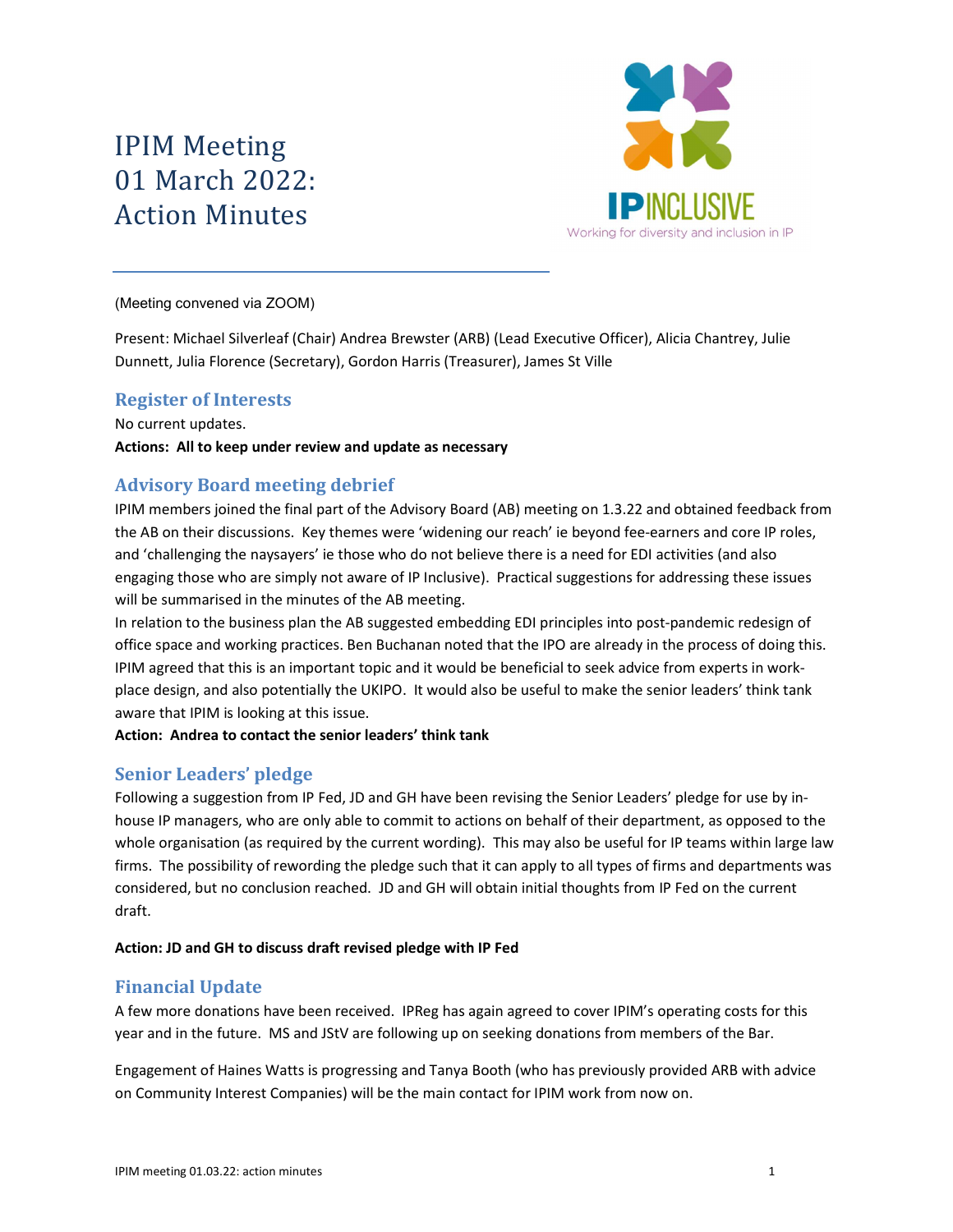

# Admin Assistant/Intern

ARB is taking advice from HR experts to ensure that the necessary policies and procedures (e.g re sick pay and maternity pay) are in place prior to advertising the administrative support role.

Clifford Chance have offered ARB the opportunity to have one of their future trainees carry out a 4-week internship for IP Inclusive (as part of a wider scheme within, and paid for by, Clifford Chance). Although there are some questions to be resolved it was agreed this would be worth exploring as a means of 'road-testing' the position of an eventual permanent intern.

#### Action: ARB to progress recruitment of an admin assistant and the offer from Clifford Chance

#### Impact Survey

Responses have been received from both Charter signatories and individual IP professionals, with numbers similar to the 2020-21 survey. It will remain open for another 2-3 weeks, after which the results will be compiled. It is intended to publish the Impact Report and Business Plan after the Annual Meeting.

#### Action: Andrea to compile results of survey and prepare Impact Report

# Ask ME directory

ARB and JStV will meet with the Directory working group in order to discuss potential alternative names.

#### Action: ARB to arrange a meeting with the working group after the end of March

# Annual Meeting/AGM

It was confirmed that the formal AGM will include appointment of IPIM officers and approval of the financial and annual reports, as well as a summary of changes to IP Inclusive and introduction of new IPIM and Advisory Board.

The main part of the annual meeting will consist of updates from the IP Inclusive communities and networks, plus breakout sessions on plans for the coming year.

ARB will seek facilitators for the break-outs from the Advisory Board; IPIM members may also facilitate.

The possibility of following the meeting with a webinar on a specific topic had been considered but it was agreed not to go ahead with this to avoid Zoom fatigue.

#### Action: ARB to continue to coordinate annual meeting and AGM plans

# Use of IP Inclusive name by other groups

Australian and New Zealand patent attorneys, led by IPTA, are setting up an EDI group along the lines of IP Inclusive and have asked if they may use the IP Inclusive resources and name. It was agreed that IPIM is happy for that group to use resources from the IP Inclusive website, preferably with acknowledgement of the source. However, it was considered that using the IP Inclusive name could lead to confusion and potential issues for both groups in the future, and therefore it would be preferable for the Australian group to use a distinctive name. This is consistent with our response to similar requests from other overseas groups.